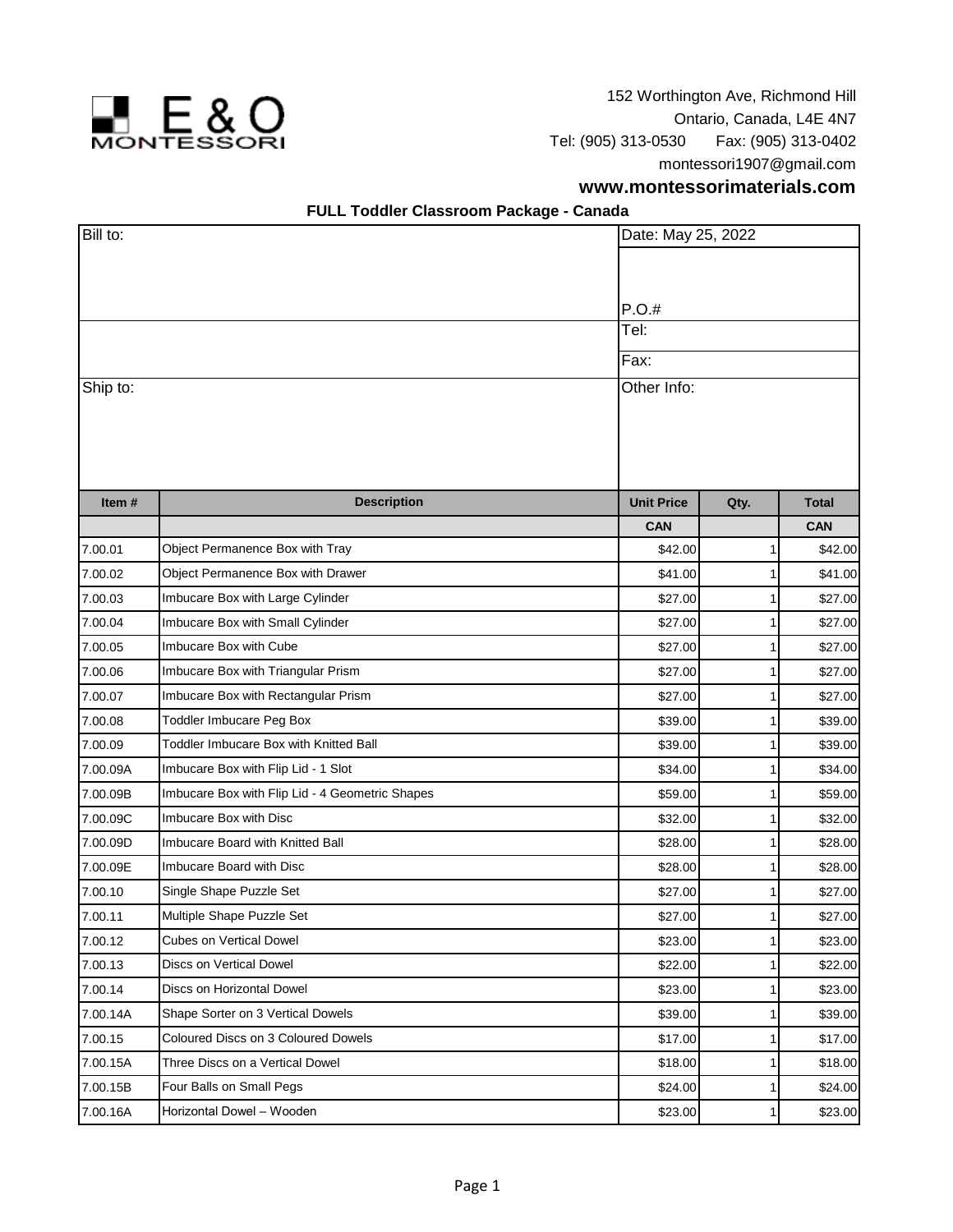| 7.00.18  | <b>Toddler Box with Bins</b>                | \$49.00  | 1              | \$49.00  |
|----------|---------------------------------------------|----------|----------------|----------|
| 7.00.18A | <b>Fabric Winder</b>                        | \$62.00  | $\mathbf{1}$   | \$62.00  |
| 7.00.19  | <b>Nesting Boxes</b>                        | \$56.00  | 1              | \$56.00  |
| 7.00.20  | <b>Toddler Box with Sliding Discs</b>       | \$49.00  |                | \$49.00  |
| 7.00.24  | Twist & Sort                                | \$17.00  | 1              | \$17.00  |
| 7.00.25  | Wooden Box with Sliding Lid                 | \$34.00  |                | \$34.00  |
| 7.00.26  | 3D Object Fitting Exercise with Tray        | \$95.00  |                | \$95.00  |
| 7.00.30  | Toddler Cylinder Blocks - Set of 3          | \$89.00  |                | \$89.00  |
| 7.00.35  | <b>Toddler Pink Tower</b>                   | \$64.00  |                | \$64.00  |
| 7.00.36  | <b>Toddler Brown Stair</b>                  | \$98.00  | 1              | \$98.00  |
| 7.00.39  | Dressing Frame Stand For 5 Frames - Toddler | \$79.00  |                | \$79.00  |
| 7.00.40  | Infant Toddler Dressing Frame: Snapping     | \$38.00  |                | \$38.00  |
| 7.00.41  | Infant Toddler Dressing Frame: Velcro       | \$38.00  |                | \$38.00  |
| 7.00.42  | Infant Toddler Dressing Frame: 3 Buttons    | \$38.00  |                | \$38.00  |
| 7.00.43  | Infant Toddler Dressing Frame: Large Zipper | \$38.00  | 1              | \$38.00  |
| 7.00.44  | Infant Toddler Dressing Frame: Buckling     | \$38.00  |                | \$38.00  |
| 1.11.01  | Jumbo Wooden Button (8.5cm)                 | \$15.00  |                | \$15.00  |
| 1.02     | Large Wooden Tongs                          | \$23.00  | 1              | \$23.00  |
| 1.02.01  | Jumbo Tweezers, Set of 12                   | \$25.00  | 1              | \$25.00  |
| 1.02.04  | <b>Twisty Droppers</b>                      | \$25.00  | 1              | \$25.00  |
| 1.02.05  | <b>Tri-Grip Tongs</b>                       | \$24.00  |                | \$24.00  |
| 1.05.05  | Medium Wooden Tray with Cutout Handles      | \$22.00  | $6 \mid$       | \$132.00 |
| 1.05.1A  | Small Wooden Tray                           | \$22.00  | 5 <sup>1</sup> | \$110.00 |
| 1.05.4 A | Small Wooden Tray with Cutout Handles       | \$18.00  | 10             | \$180.00 |
| 1.06.08  | <b>Toddler Apron</b>                        | \$22.00  |                | \$22.00  |
| 1.07.10  | Dust, Sweep & Mop Set with Wooden Stand     | \$68.00  | 1              | \$68.00  |
| 1.09.01D | Wooden Toddler Cloth Washing Stand          | \$399.00 |                | \$399.00 |
| 1.09.02  | Wooden Washboard                            | \$59.00  |                | \$59.00  |
| 6.93.01  | Food Groups Wooden Set                      | \$44.00  |                | \$44.00  |
| 7.02.01  | <b>Construction Vehicle Wooden Play Set</b> | \$39.00  | 1              | \$39.00  |
| 7.11     | Learn to Count                              | \$21.00  | 1              | \$21.00  |
| 7.11.01  | Snap-n-Learn Letter Llamas                  | \$28.00  |                | \$28.00  |
| 7.11.02  | Dinosaur Party Set                          | \$39.00  |                | \$39.00  |
| 7.12     | Sort Colors & Shapes                        | \$25.00  | 1              | \$25.00  |
| 7.12.01  | Stack & Sort Board                          | \$23.00  |                | \$23.00  |
| 7.13.01  | Multiple Shape Blocks with Tray             | \$52.00  | 1              | \$52.00  |
| 7.14     | Stacking Tower - 9 pieces                   | \$39.00  |                | \$39.00  |
| 7.15.01  | Color and Shape Assorting Board             | \$16.00  |                | \$16.00  |
| 7.23     | Geo Beads                                   | \$24.00  | 1              | \$24.00  |
| 7.23.01  | Fish Bowl Jumbo Knob Puzzle                 | \$24.00  | 1              | \$24.00  |
| 7.23.02  | Safari Jumbo Knob Puzzle                    | \$24.00  |                | \$24.00  |
| 7.23.03  | Barnyard Animals Jumbo Knob Puzzle          | \$24.00  | 1              | \$24.00  |
| 7.23.04  | House Pets Jumbo Knob Puzzle                | \$24.00  | $\mathbf{1}$   | \$24.00  |